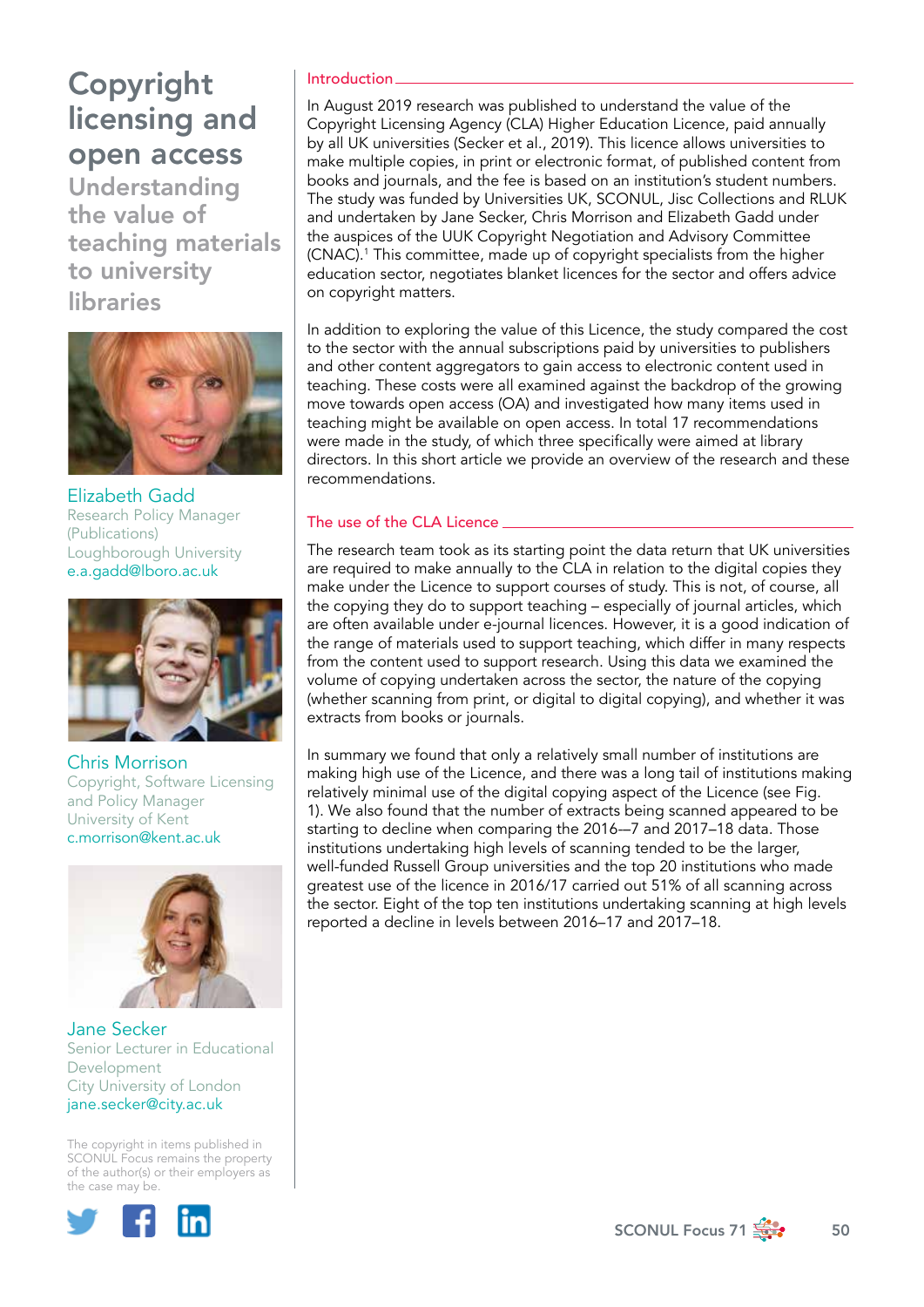# Copyright licensing and open access

Understanding the value of teaching materials to university libraries



Fig. 1: Universities ranked according to the number of extracts they scan under *the CLA Licence in 2016–17 and 2017–18*

In addition to analysing the data return, we also undertook ten case studies with institutions, five of whom were high users of the CLA Licence and five of whom were low users. We also examined their purchasing spend on e-resources to see if there was any correlation with the use of the CLA Licence. The research suggested there was not, although clearly the sample was small. Through interviews with acquisitions staff and copyright specialists in libraries we investigated how decisions were made about the use of the CLA Licence in relation to the purchase of primary content in the form of e-books or journals. The data from this part of the study was also verified through a workshop held at the National Acquisitions Group forum in November 2018. In conclusion, we found that the CLA Licence was primarily used to provide access to book content, and most frequently when that content could not be purchased in an appropriate electronic format. Sometimes the content was simply not available electronically, so scanning from print was the only option; however, at times an appropriate licensing model was not available to allow multiples users to get access to the material in an affordable way.

## Open access availability

Overall, we found that 18% of the items copied were journal articles and 82% books. So, taking a random stratified sample of the journal content, and searching for openly accessible copies using Unpaywall, Open Access Button (OAB) and Google Scholar, we found that 38% were openly available in some form, which was encouraging. However, establishing whether the open copy was available legitimately could often be challenging. Interestingly, approximately 30% of the papers discovered by Google Scholar were available in more than one location – so under the 'Lots of copies keeps stuff safe' (LOCKSS) principle this might give librarians reassurance that should one copy disappear another would still be available. So far this was all good news.

However, of the sample, only 7% came with an obvious re-use licence, and just 3% explicitly allowed use in an electronic 'course-pack'. This is where the important differences between gratis and libre Open Access, between available and re-usable, between CC BY and CC BY-ND, come to the fore. Most researchers do not worry about these distinctions as long as they can find what they need and read it on the day they find it. However, for librarians wanting to ensure permanent, legitimate access to the final version of record for students, the licences are important. Recent EU case law finding unauthorised linking to be an infringement of copyright will not help to reassure librarians.

The copyright in items published in SCONUL Focus remains the property of the author(s) or their employers as the case may be.



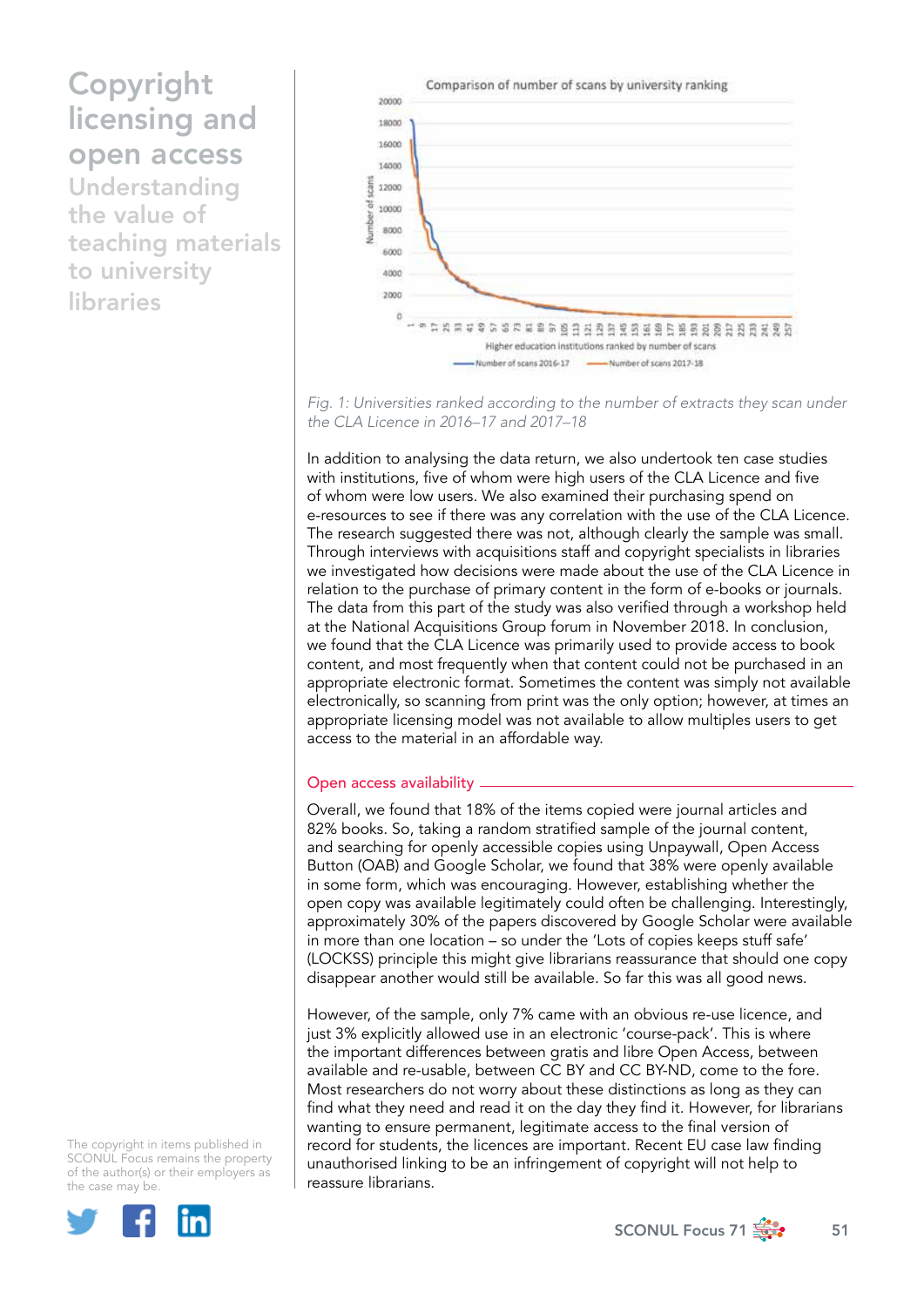# Copyright licensing and open access

Understanding the value of teaching materials to university libraries

It is perhaps for these reasons that none of the librarians we interviewed were currently incorporating OA searches into their acquisitions processes. Most put it down to a lack of evidence that it would be worthwhile, and that legal copies could be found. This is such a shame, especially when we found that 89% of the content has been written by UK academics, and 58% has been written since 2000 and thus could arguably have been made openly available under a suitable re-use licence if they had had the appropriate support to do so.

# Key recommendations for library directors and institutions  $\overline{\phantom{a}}$

As mentioned, the report made 17 recommendations, of which three were aimed specifically at library directors. The first of these three was that library directors should review and monitor the use their institution makes of the CLA Licence to consider how this might compare with the sector as a whole and with similar institutions to their own. The data in our report is anonymous, but anyone wanting to benchmark their activity is urged to contact their in-house copyright specialist (or their CLA Licence coordinator) who can liaise with the CNAC to help with this activity.

The second recommendation for library directors was that their institutions review how the CLA Licence supports their approach to supporting teaching and learning as part of their overall approach to purchasing content. For those institutions making high use of the CLA Licence, they should consider whether there are alternative routes to sourcing content, such as use of primary licensed or open access content. For those institutions making low use of the CLA Licence, they should consider the reasons why this is the case and consider whether it would be beneficial to use the Licence where it is not possible to source content any other way.

We also recommended that acquisitions librarians would benefit from a closer working relationship with research support teams, who generally have a good understanding of open access to explore the opportunities for using openly licensed content in teaching.

Finally, we urged institutions to consider whether they could fund UK academics to create openly licensed teaching content, which may provide costs savings as well as more equitable and inclusive resources.

# Conclusion

Our research suggests that as a library community we need to do better at both open access and appropriate licensing. As librarians we need to do better at beginning to look seriously at using in teaching the OA content that many (including librarians!) have worked so hard to provide. Our study found that Unpaywall and OAB were both fairly equal when it came to finding copies, each locating about 30% (although Unpaywall had fewer false positives). But Google Scholar found the other 70%, many of which were 'legal' OA copies (either Gold copies or Green copies on Institutional Repositories) that neither of these other services found. So unfortunately there is no one-stop-shop yet for locating legal OA material for use in teaching.

This finding, in conjunction with the complexities of the OA landscape (preprint vs postprint, legal vs illegal, Gold vs Green, permanent vs impermanent) makes librarians' reluctance to engage understandable. However, with increasing pressures on library budgets and our work showing that over one third of journal material is now available openly, the time must be right to start exploring this more seriously. The obvious starting point would be the provision of guidance for librarians as to how they might go about locating, checking and making available such content to support teaching.

The copyright in items published in SCONUL Focus remains the property of the author(s) or their employers as the case may be.